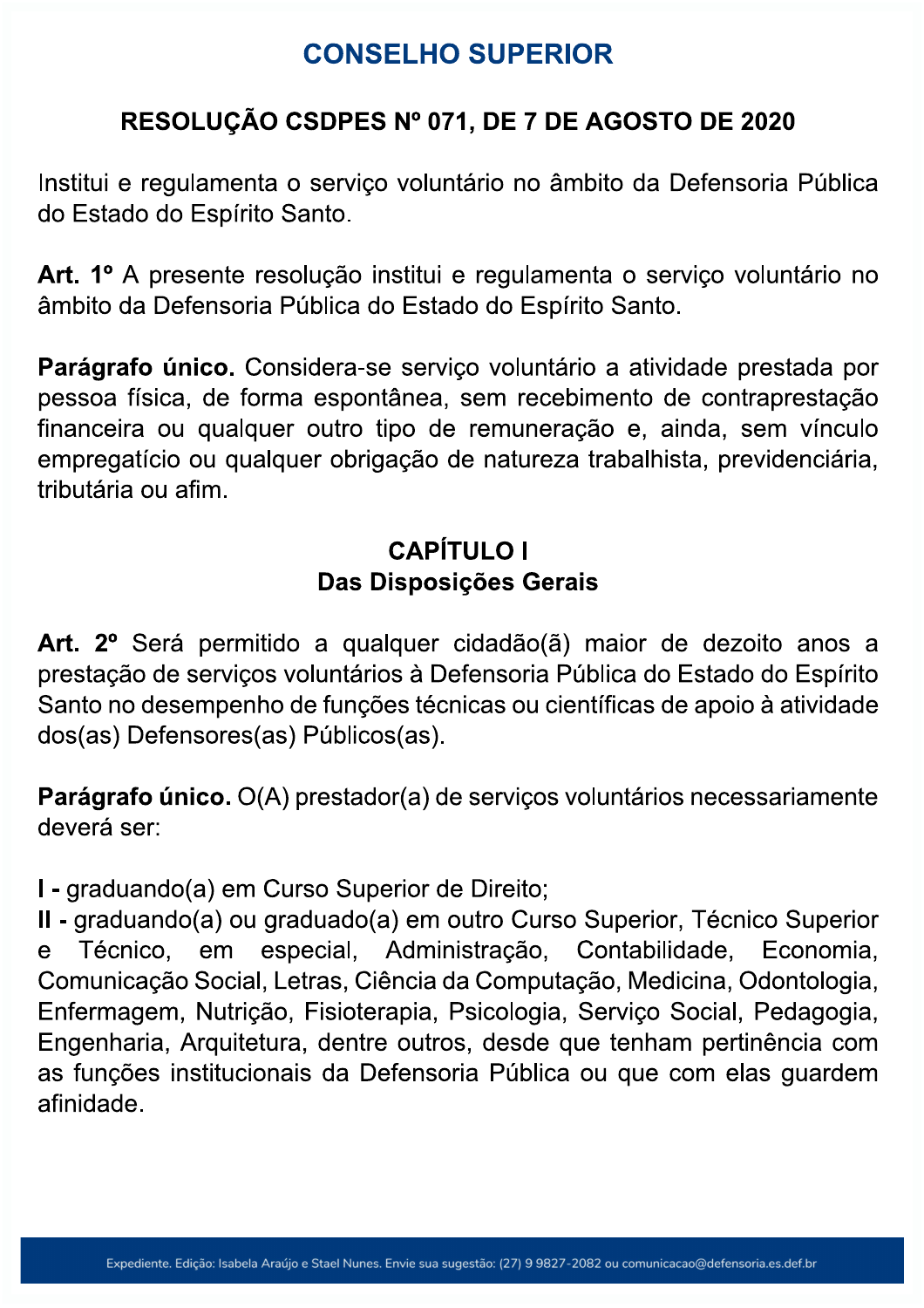#### **CAPÍTULO II** Da Admissão e do Desligamento

Art. 3º Cabe ao(à) cidadão(ã) maior de dezoito anos manifestar expressamente seu interesse em prestar serviços voluntários à Defensoria Pública do Estado do Espírito Santo, indicando o Núcleo de Atendimento onde pretende desenvolver as atividades.

§ 1º A Defensoria Pública apreciará a proposta de forma discricionária, com base em critérios de conveniência e oportunidade.

§ 2º A admissão do(a) prestador(a) de serviços voluntários ficará a cargo da Coordenação de Recursos Humanos.

§ 3º Poderá ser realizado processo de seleção simplificado por iniciativa da Coordenação de Recursos Humanos ou do órgão de execução em que serão desenvolvidas as atividades.

Art. 4º O Termo de Adesão é o instrumento de formalização do vínculo de trabalho voluntário (Anexo I). Nele constarão:

I - plano de atividades com a descrição detalhada dos serviços, os deveres e as proibições inerentes ao serviço voluntário, nos termos desta resolução;

II - a escala com os dias e horários da prestação do serviço voluntário definida entre o(a) prestador(a) e o(a) responsável pelo órgão de execução onde este será prestado, conforme a necessidade da unidade.

Parágrafo único. Cabe ao(à) responsável pelo órgão de execução onde será prestado o serviço voluntário definir o plano de atividades, respeitada a área de formação ou graduação do(a) colaborador(a).

Art. 5º A assinatura do Termo de Adesão exige prévia apresentação dos seguintes documentos:

I - ficha cadastral devidamente preenchida, acompanhada de uma foto 3×4, cópia de documento de identidade, CPF e comprovante de residência;

II - certificado de reservista, se for o caso;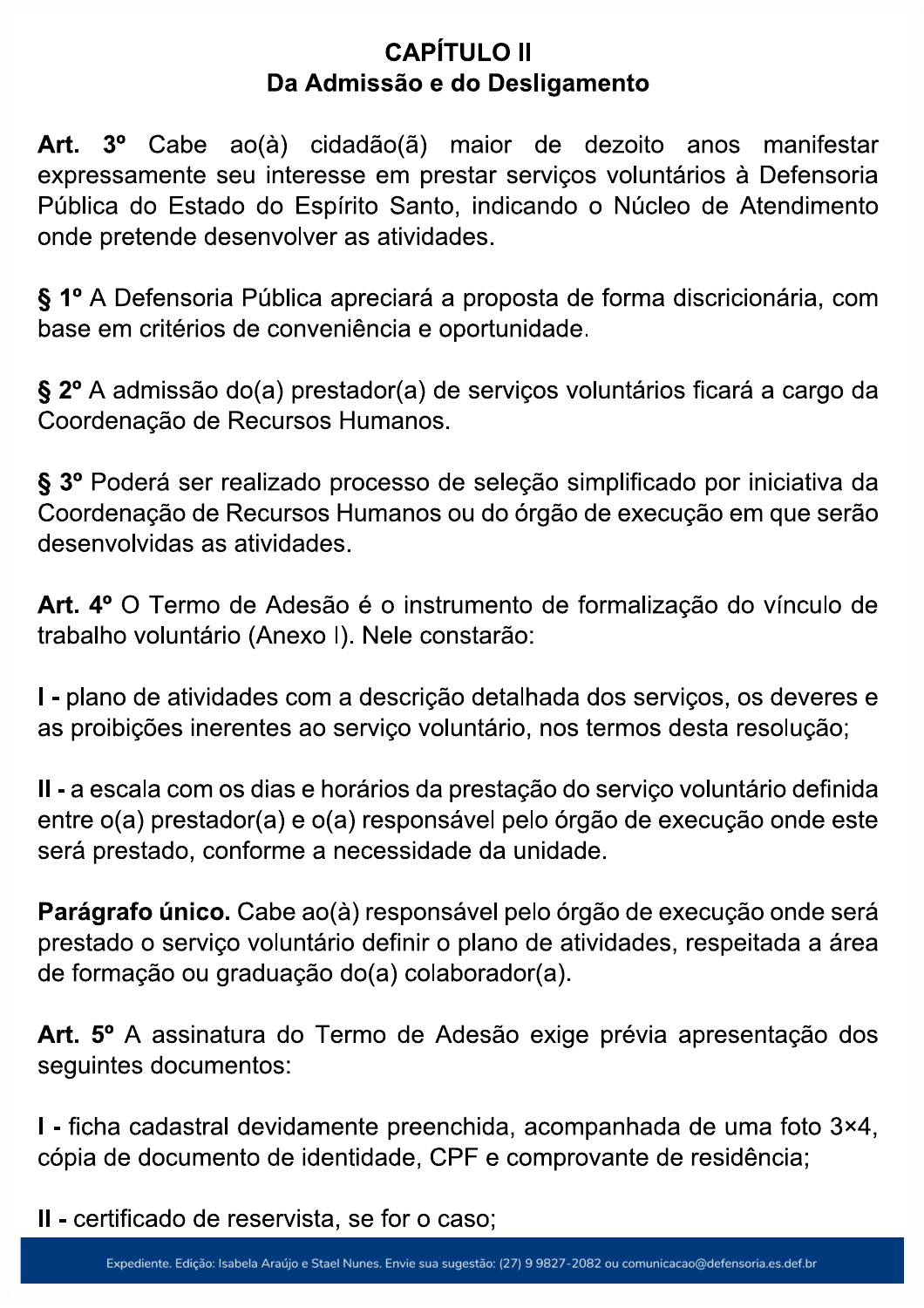III - documento que comprove a regularidade das obrigações eleitorais;

IV - cópia do diploma, certificado de conclusão de curso superior, técnico superior ou técnico ou declaração atualizada de matrícula emitida por instituição de ensino, constando o curso e o horário de frequência;

V - curriculum vitae;

VI - cópia da carteira profissional, no caso de profissões regulamentadas por conselhos de classe;

VII - certidões negativas da Justiça Federal, Eleitoral, Estadual e Militar, bem como do Tribunal de Contas do Estado do Espírito Santo;

VIII - declaração de parentesco.

Art. 6º Ao Setor de Ingresso, supervisionada pela Coordenação de Recursos Humanos, compete o processamento, o controle e o arquivamento do Termo de Adesão, dos documentos pessoais e das demais anotações relacionadas ao Programa de Servico Voluntário, e ainda:

I - confeccionar o Termo de Adesão ao Programa de Serviço Voluntário, a ser assinado pelo(a) prestador(a) do serviço voluntário e a Defensoria Pública;

II - acompanhar a realização do serviço voluntário em parceria com o(a) responsável pelo órgão de execução onde o(a) prestador(a) do serviço voluntário estiver desenvolvendo as atividades;

III - acompanhar a frequência do(a) prestador(a) do serviço voluntário, a ser encaminhada ao Setor de Ingresso mensalmente;

IV - dar conhecimento das normas desta Resolução e das demais disposições pertinentes ao(à) prestador(a) do serviço voluntário e respectivo responsável pelo órgão de execução;

V - verificar o credenciamento das instituições de ensino e o reconhecimento do curso no sítio eletrônico do MEC, registrando-se a diligência em processo administrativo: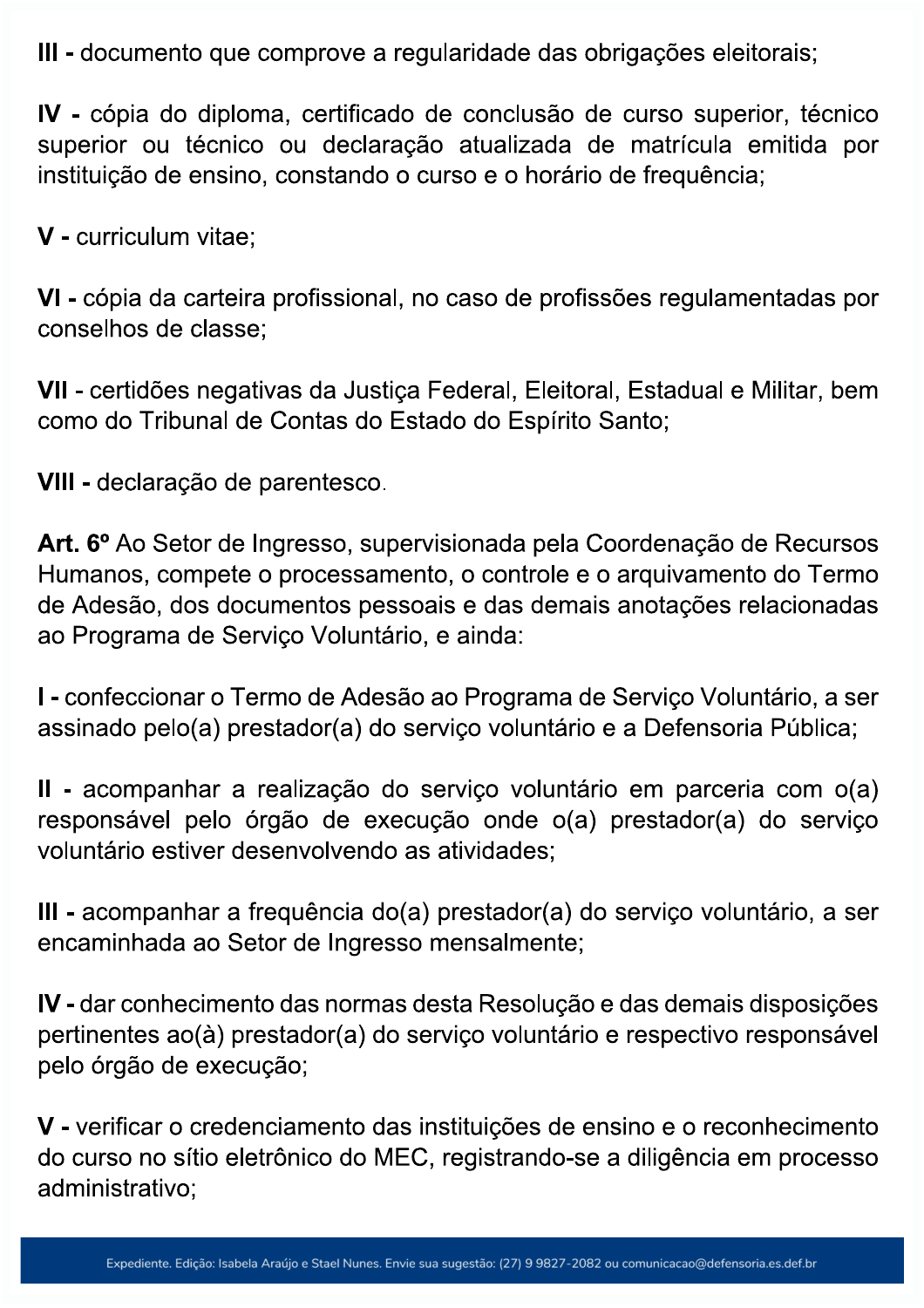VI - manter a custódia documental dos processos relativos ao Programa de Serviço Voluntário da DPES, observando-se os prazos para guarda de documentos públicos;

VII - realizar outras atividades que se fizerem necessárias ao êxito do Programa de Serviço Voluntário da DPES.

Art. 7º A carga horária do(a) prestador(a) de serviços voluntários deverá observar o horário do expediente e a necessidade do setor onde se realizará o serviço.

Parágrafo único. Será respeitado o limite semanal de, no mínimo, 02 (duas) horas e, no máximo, 30 (trinta) horas.

Art. 8º O prazo de duração do serviço voluntário será de 02 (dois) anos, prorrogável por igual período. A prorrogação deverá ser solicitada pelo(a) prestador(a) de serviços voluntários ao Setor de Ingresso, o qual, sob a supervisão da Coordenação de Recursos Humanos, apreciará a proposta, de forma discricionária, com base em critérios de conveniência e oportunidade.

Art. 9º O desligamento do(a) prestador(a) de serviços voluntários ocorrerá:

I - a pedido do(a) voluntário(a), que poderá, quando conveniente, solicitar seu afastamento do programa, comunicando sua decisão com antecedência mínima de cinco dias úteis da data em que pretender interromper a prestação;

II - pelo término do período de vigência disposto no termo de adesão de serviço voluntário;

III - pelo abandono de suas atividades, que se caracteriza por ausência não justificada de cinco dias consecutivos ou de dez dias intercalados, no período de um mês;

IV - por violação aos deveres e vedações constantes dos normativos desta Defensoria Pública ou do instrumento de contrato;

V - a qualquer tempo, por interesse da Administração.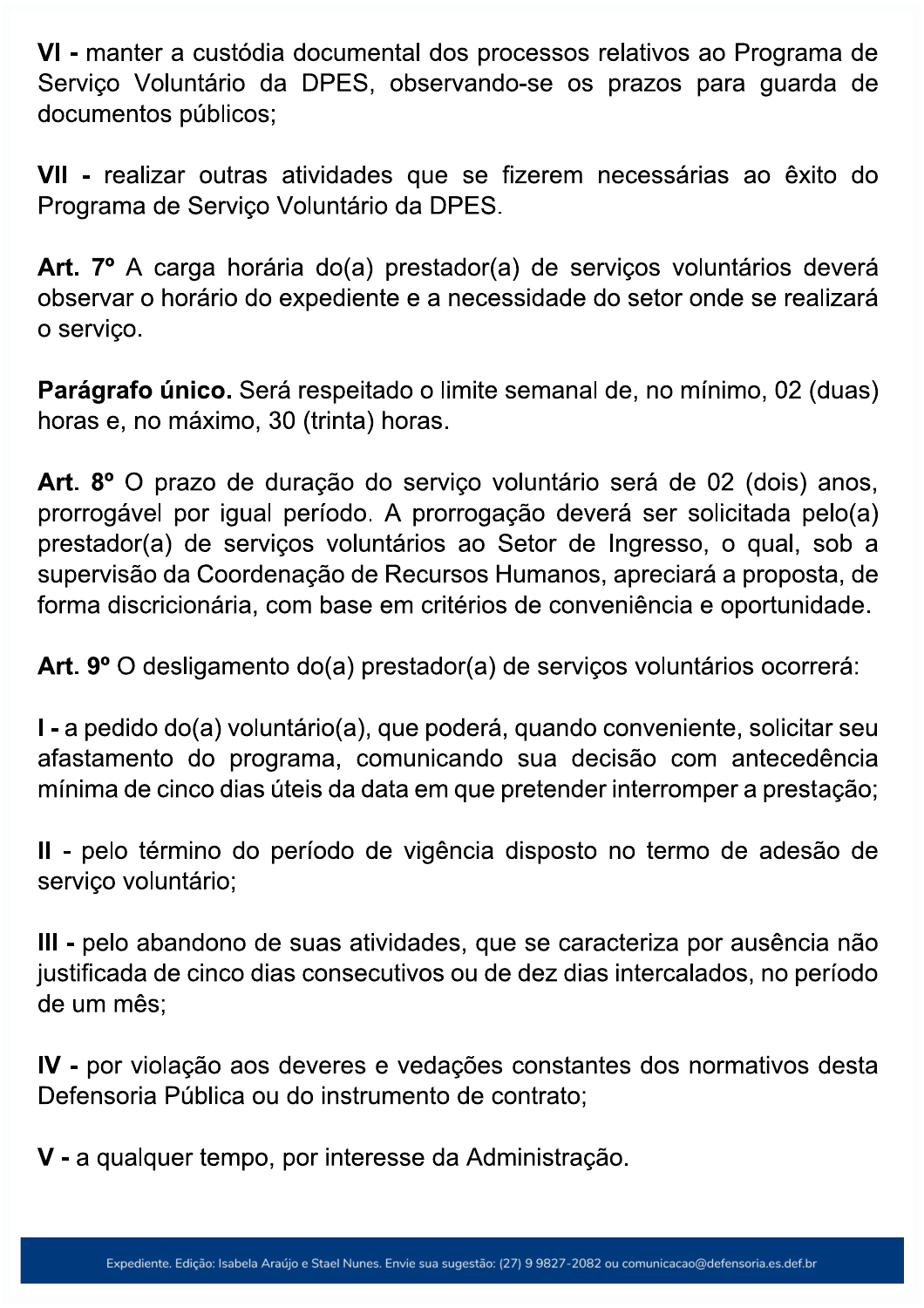### **CAPÍTULO III Das Atividades**

Art. 10. O plano de atividades registrará de forma detalhada os serviços que serão desenvolvidos, observando-se a área de conhecimento, o interesse e a experiência do(a) colaborador(a).

Art. 11. Os serviços prestados em caráter voluntário serão exercidos exclusivamente em atividades de apoio à atividade dos Defensores Públicos, inclusive administrativas.

Parágrafo único. Os(As) voluntários(as) graduados(as) nas áreas de Psicologia, Serviço Social e Pedagogia serão designados preferencialmente nos Núcleos Especializados e nas Defensorias de Família, Órfãos, Sucessões e Protecão à Pessoa com Transtorno Mental e Deficiência Intelectual, Infância e Juventude e Atendimento à Mulher Vítima de Violência Doméstica

### **CAPÍTULO IV** Dos Direitos e Responsabilidades

Art. 12. Será assegurado ao(à) colaborador(a) o melhor aproveitamento de suas habilidades recebendo tarefas e responsabilidades de acordo com seu conhecimento, experiência e interesse.

Art. 13. Serão disponibilizados os recursos indispensáveis para o serviço voluntário, incluindo instalações e equipamentos adequados.

Parágrafo único. Não é assegurado ao(à) prestador(a) de serviço voluntário o pagamento de auxílio-alimentação, auxílio-transporte e outros benefícios diretos e indiretos concedidos aos membros e servidores da Defensoria Pública, bem como, em nenhuma, hipótese será autorizado o ressarcimento das despesas realizadas pelo voluntário(a) no desempenho de suas atividades.

Art. 14. São deveres do(a) prestador(a) de serviços voluntários, sob pena de desligamento:

I - manter comportamento compatível com o decoro da instituição;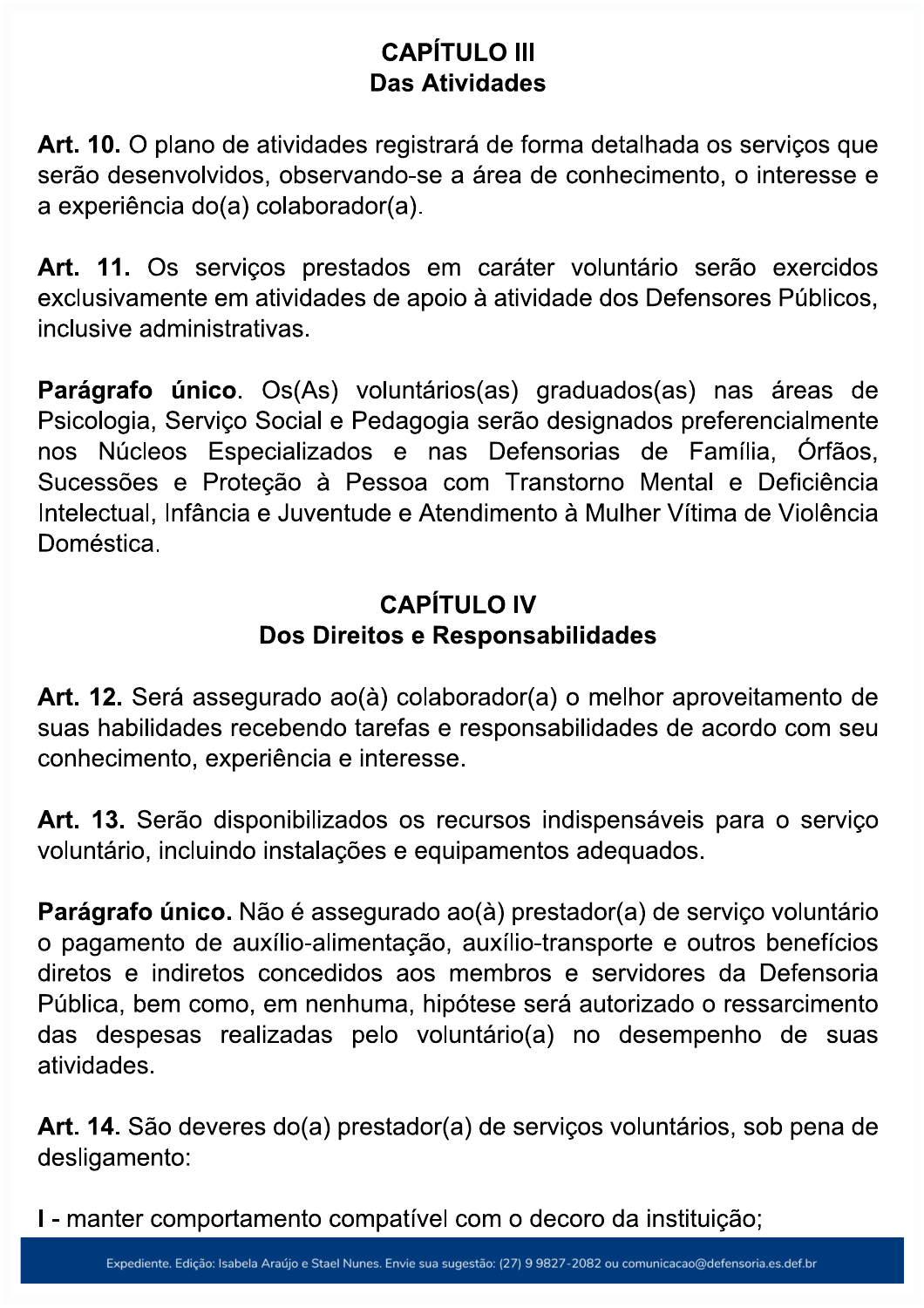II - zelar pelo prestígio da Defensoria Púbica e pela dignidade de seu serviço;

III - guardar sigilo sobre assuntos relativos à instituição;

IV - observar a assiduidade no desempenho das suas atividades, atuando com presteza nos trabalhos que lhe forem incumbidos;

V - identificar-se, mediante uso de crachá de identificação, nas instalações de trabalho ou externamente quando a serviço da Defensoria Pública;

VI - tratar com urbanidade os membros da Defensoria Pública, servidores e demais auxiliares, bem como ao público em geral;

VII - executar as atribuições constantes do Termo de Adesão, sob orientação e supervisão da chefia imediata;

VII - justificar as ausências nos dias em que estiver escalado para a prestação voluntária:

IX - respeitar as normas legais e regulamentares.

Art. 15. Ao(À) prestador(a) de serviços voluntários é proibido:

I - identificar-se invocando sua qualidade de prestador(a) de serviços voluntários quando não estiver no pleno exercício das atividades voluntárias desenvolvidas nesta instituição;

II - receber, a qualquer título, remuneração pela prestação do serviço voluntário:

III - retirar e/ou utilizar qualquer material de uso exclusivo do serviço para qualquer fim;

IV - praticar atos privativos de membros ou servidores da Defensoria Pública;

V - realizar indicação para assistidos de advogados ou escritórios de advocacia em quaisquer hipóteses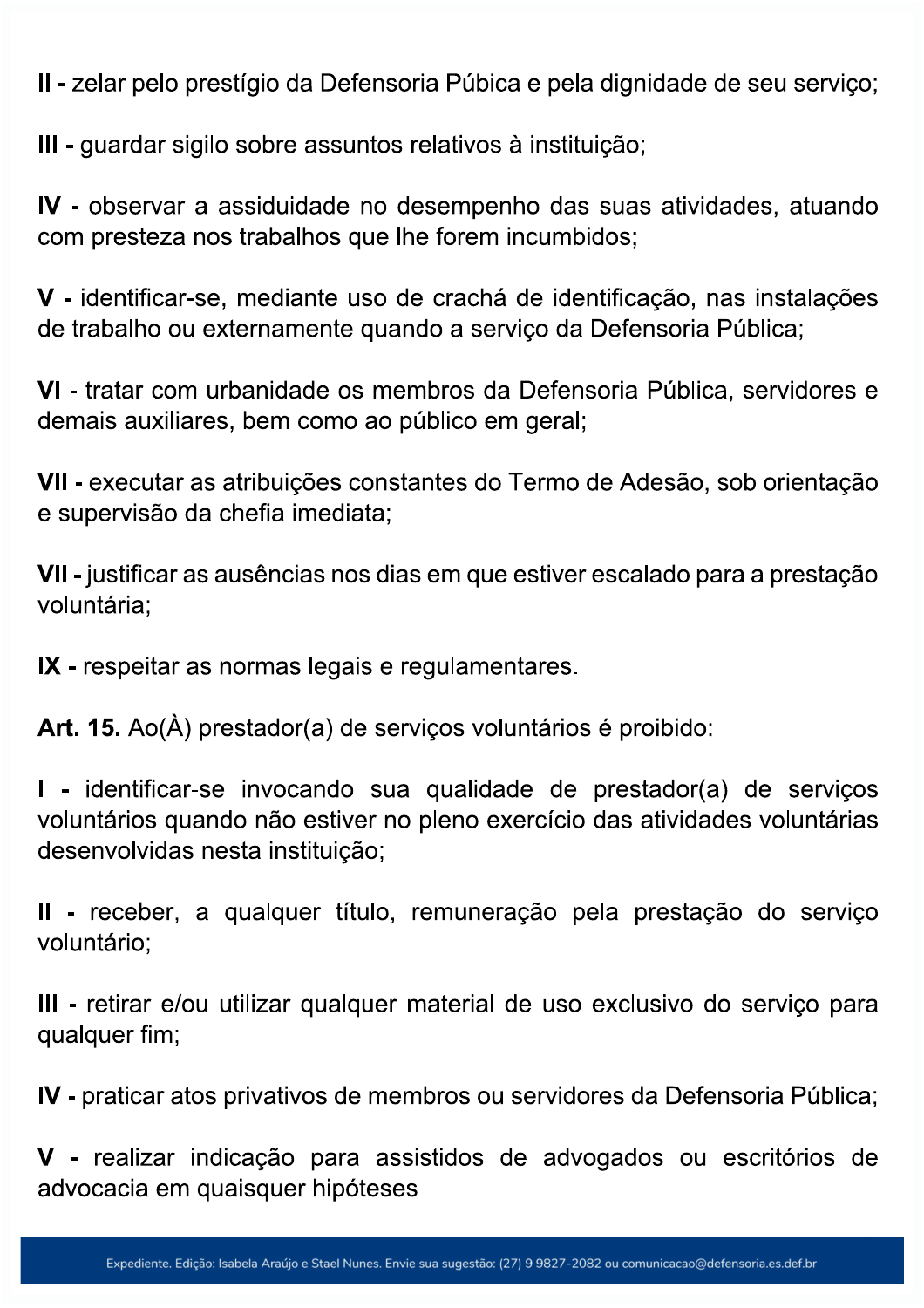Art. 16. O(A) prestador(a) de serviços voluntários é responsável por todos os atos que praticar no exercício de seu serviço, respondendo nas esferas civil, administrativa e penal pelo exercício irregular de suas atribuições.

Art. 17. Ao término da vigência do Termo de Adesão, a Coordenação de Recursos Humanos, por intermédio do Setor de Ingresso, emitirá certificado de prestação de serviço voluntário (Anexo II), do qual constarão o local, o período de trabalho e as atividades desenvolvidas.

### **CAPÍTULO V** Disposições Finais

Art. 18. Os casos omissos serão resolvidos pela Defensoria Pública-Geral.

Art. 19. Esta Resolução entra em vigor na da sua publicação.

Vitória, 7 de agosto de 2020 **GILMAR ALVES BATISTA Presidente do Conselho Superior Defensor Público-Geral** 

#### **ANEXOI**

# **TERMO DE ADESÃO**

TERMO DE ADESÃO DE SERVIÇO VOLUNTÁRIO que entre si celebram a Defensoria Pública do Estado do Espírito Santo, neste ato representado pelo (a) Coordenador(a) de Recursos Humanos e o(a)  $Sr(a)$ .  $n^{\circ}$ **CPF**  $n^{\circ}$ **RG** residente  $n^{\circ}$ **Bairro** aqui denominado VOLUNTÁRIO(A), com fundamento na Lei nº 9.608, de 18 de fevereiro de 1998 e a Resolução CSDPES nº 071, de 7 de agosto de 2020, resolvem firmar o presente instrumento mediante as cláusulas e condições seguintes:

Cláusula Primeira: O serviço voluntário será prestado no âmbito da Defensoria Pública do Estado do Espírito Santo e realizado de forma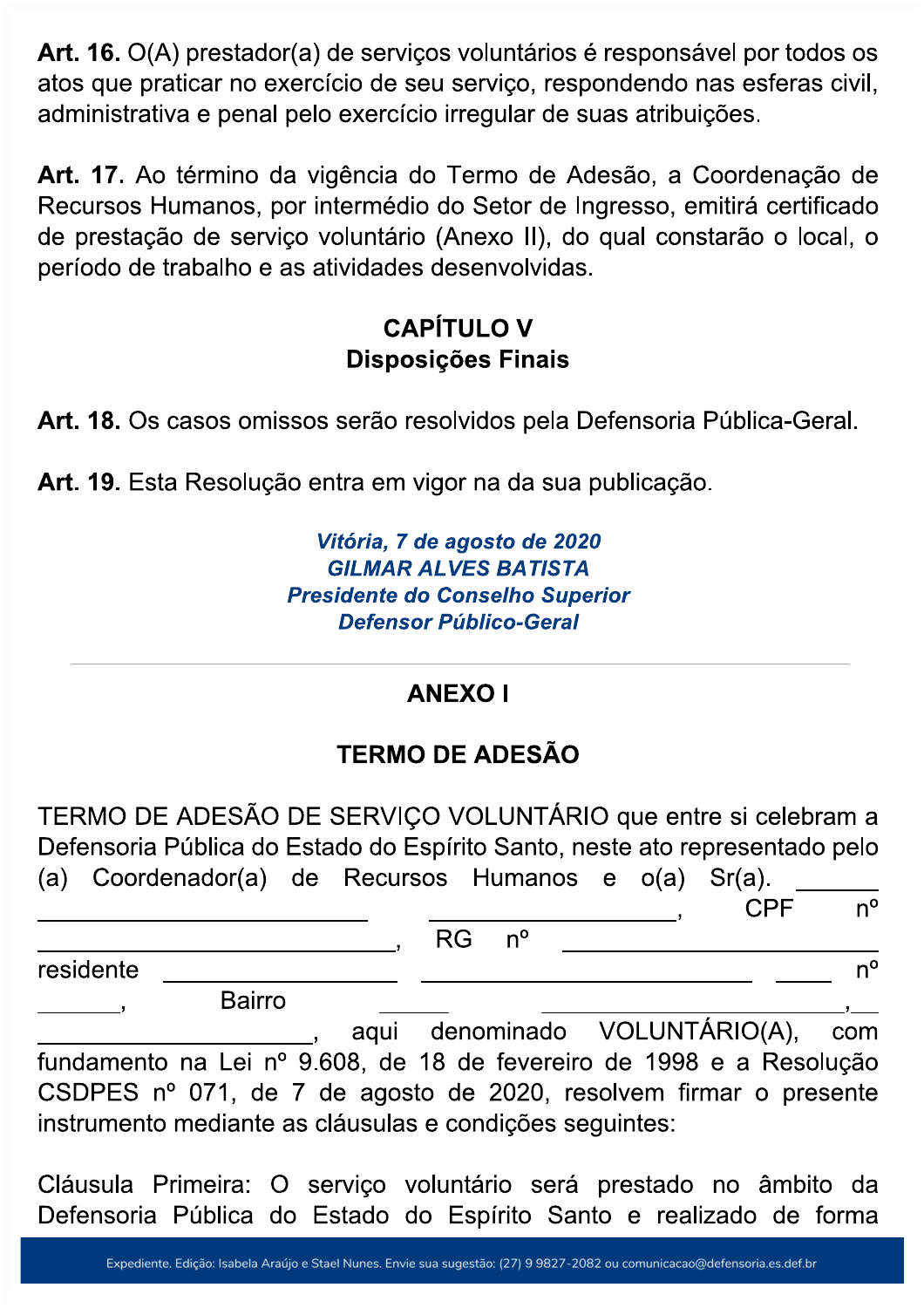espontânea e sem o percebimento de contraprestação financeira ou qualquer outro tipo de remuneração, sem vínculo empregatício, funcional ou qualquer obrigação de natureza trabalhista, previdenciária, tributária ou afim, nos seguintes termos:

|         | Trabalho voluntário na área/setor de: |           |  |                    |            |
|---------|---------------------------------------|-----------|--|--------------------|------------|
|         | Serviço prestado:                     |           |  |                    |            |
| Período | de                                    | atividade |  | (diária, semanal e | horários): |
|         |                                       |           |  |                    |            |

Cláusula Segunda: À Defensoria Pública compete:

I - controlar e avaliar a execução do serviço voluntário;

II - oferecer as condições necessárias para o bom desempenho das atribuições conferidas ao(à) prestador(a) do serviço voluntário;

III - emitir certificado de prestação de serviço voluntário, ao término da vigência do presente termo de adesão.

Cláusula Terceira: São deveres do(a) voluntário(a):

I - manter comportamento compatível com o decoro da instituição;

II - zelar pelo prestígio da Defensoria Pública e pela dignidade de seu serviço;

III - guardar sigilo sobre assuntos relativos à instituição;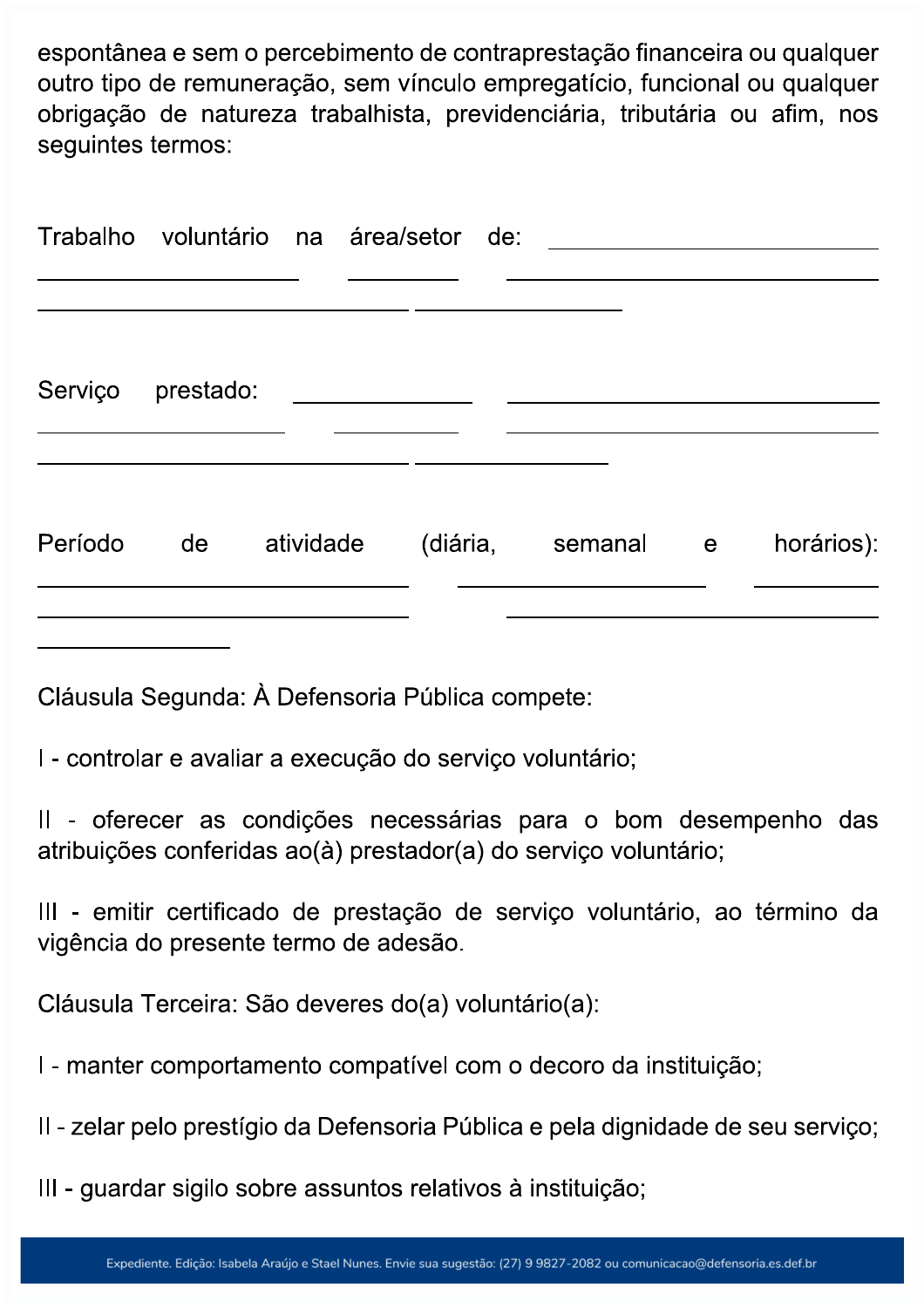IV - observar a assiduidade no desempenho das suas atividades, atuando com presteza nos trabalhos que lhe forem incumbidos;

V - tratar com urbanidade os membros da Defensoria Pública, servidores e demais auxiliares e público em geral;

VI - executar as atribuições constantes do Termo de Adesão, sob orientação e supervisão de membro a que esteja subordinado;

VII - justificar as ausências nos dias em que estiver escalado para a prestação voluntária;

VIII - respeitar as normas legais e regulamentares;

IX - apresentar, ao seu chefe imediato, no prazo de 5 (cinco) dias, justificativa por atraso ou falta, a ser encaminhado ao Setor de Ingresso;

X - comunicar, por escrito, ao(à) responsável do local da prestação do serviço voluntário, o seu afastamento do serviço voluntário, com antecedência de 5 (cinco) dias úteis.

Cláusula Quarta: Ao(À) voluntário(a) é proibido:

I - identificar-se invocando sua qualidade de prestador(a) de serviços voluntários quando não estiver no pleno exercício das atividades voluntárias desenvolvidas nesta instituição;

II - receber, a qualquer título, remuneração pela prestação do serviço voluntário; III - retirar e/ou utilizar qualquer material de uso exclusivo do servico para qualquer fim;

IV - praticar atos privativos de membros ou servidores da Defensoria Pública;

V - realizar indicação para assistidos de advogados ou escritórios de advocacia em quaisquer hipóteses.

Cláusula Quinta: O serviço voluntário será realizado a partir desta data pelo podendo ser prorrogado por igual período, prazo de mediante concordância de ambas as partes.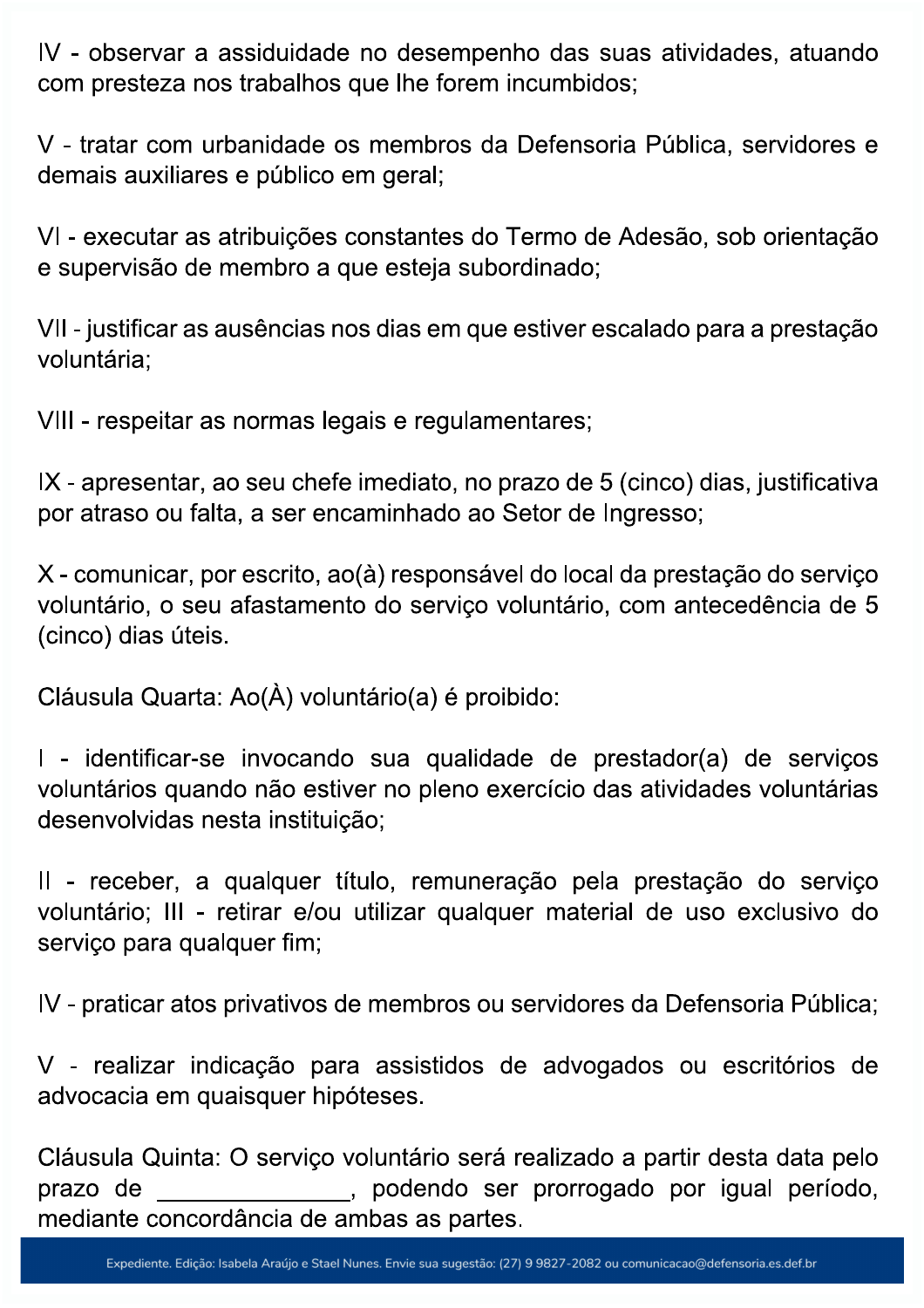Cláusula Sexta: A extinção da prestação do serviço voluntário dar-se-á:

I - a pedido do(a) voluntário(a), que poderá, quando conveniente, solicitar seu afastamento do programa, comunicando sua decisão com antecedência mínima de cinco dias úteis da data em que pretender interromper a prestação;

Il - pelo término do período de vigência disposto no termo de adesão de servico voluntário;

III - pelo abandono de suas atividades, que se caracteriza por ausência não justificada de cinco dias consecutivos ou de dez dias intercalados, no período de um mês:

IV - por violação aos deveres e vedações constantes dos normativos da Defensoria Pública ou deste instrumento de contrato:

V - a qualquer tempo, por interesse da Administração.

Parágrafo único. A cobrança ou a percepção de qualquer verba por parte do(a) voluntário(a), em razão das funções exercidas no âmbito da Defensoria Pública, além de ensejar a sua exclusão imediata do Programa, será objeto das medidas cabíveis e encaminhamento às autoridades competentes para fins de responsabilização criminal.<br>
Fins de responsabilização criminal.

Defensoria Pública do Estado do Espírito Santo: \_\_\_\_\_\_\_\_\_\_\_\_\_\_\_\_\_\_\_\_\_\_\_\_\_\_\_\_\_\_\_\_

#### **ANEXO II**

#### **CERTIFICADO DE PRESTAÇÃO DE SERVICO VOLUNTÁRIO**

| Certificamos | que |  |                                                 |    |         |    |
|--------------|-----|--|-------------------------------------------------|----|---------|----|
|              |     |  | prestou serviço voluntário no órfão de execução |    |         |    |
|              |     |  |                                                 | no | período | de |
|              |     |  |                                                 |    |         |    |